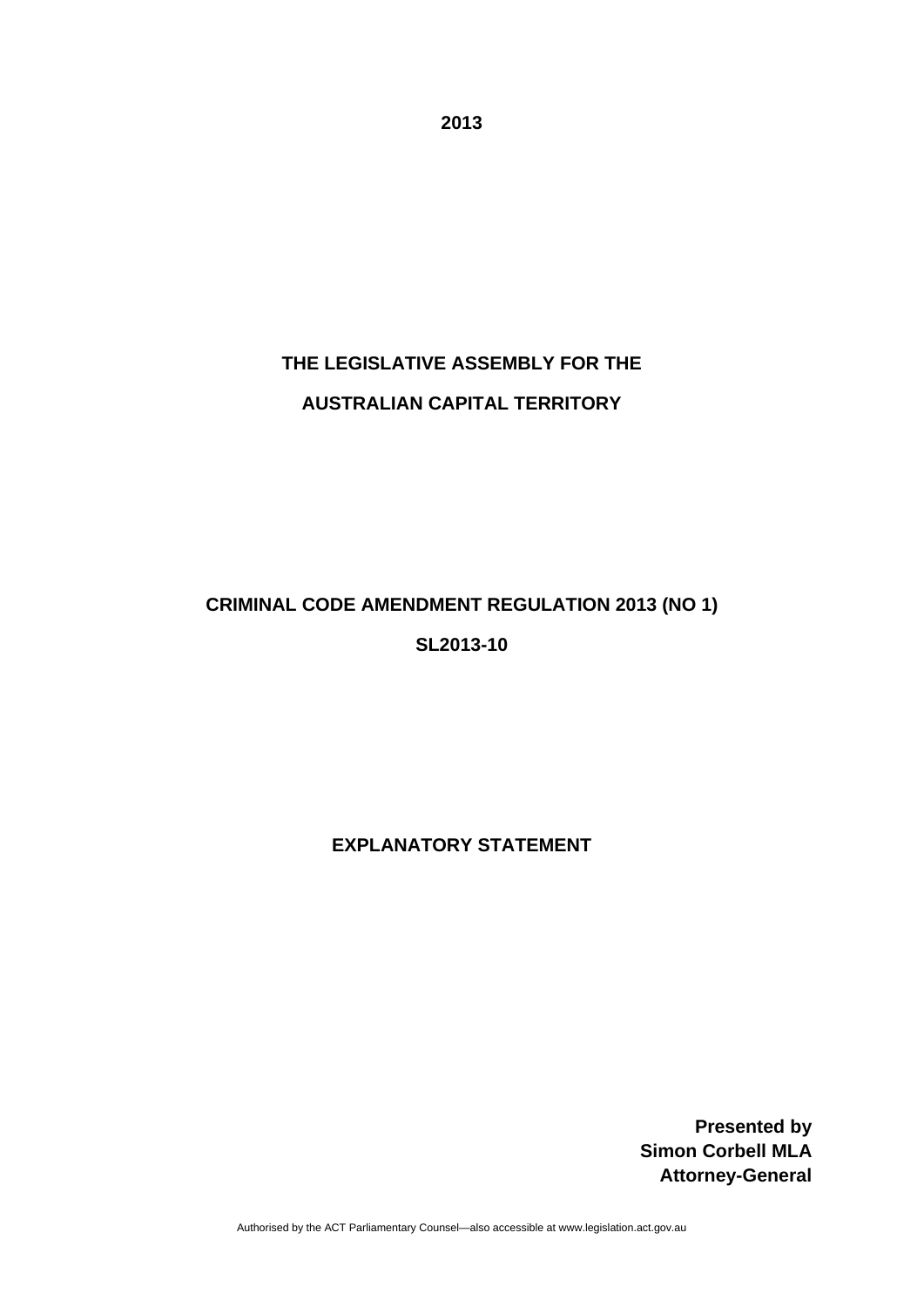## **Criminal Code Amendment Regulation 2013 (No 1)**

### **Outline**

The progressive reform and codification of the criminal law of the ACT commenced in September 2001 with the passage of the *Criminal Code 2001* (which has since been renamed the *Criminal Code 2002 –* the Code). The reforms have been primarily based on the Model Criminal Code, developed by the national Model Criminal Code Officers Committee (which has since been renamed the National Criminal Law Reform Committee), established by the Standing Committee of Attorneys-General (which has since been renamed the Standing Council on Law and Justice).

The Code has progressively grown in volume. It currently consists of six chapters, which deal with a broad range of offences including:

- Preliminary matters and general principles of criminal responsibility (chapters 1 and 2);
- Theft, fraud, bribery and related matters (chapter 3);
- Property damage and computer offences (chapter 4);
- Serious drug offences (chapter 6): and
- Administration of justice offences (chapter 7).

For an offence to operate effectively under the Code, it must be structured in a way that conforms to the general principles of criminal responsibility set out in chapter 2. Section 10 of the Code currently provides that chapter 2 applies to all ACT offences created after 1 January 2003, and will be applied to all pre-January 2003 offences on the 'default application date'. The default application date is currently 1 July 2013. A number of Directorates have identified but not completed reviews of legislation which contains pre-2003 offences.

The National Criminal Law Reform Committee (NCLRC) – a working group of the Standing Council on Law and Justice (SCLJ) – is currently reviewing the effectiveness of chapter 2 of the Model Criminal Code, with a focus on practical difficulties since implementation. NCLRC has received a number of submissions from key justice stakeholders, and has undertaken to report back to SCLJ in 2013.

The NCLRC consists of representatives from New South Wales, Victoria, South Australia, Western Australia, the Northern Territory and the Commonwealth, and the ACT has observer status.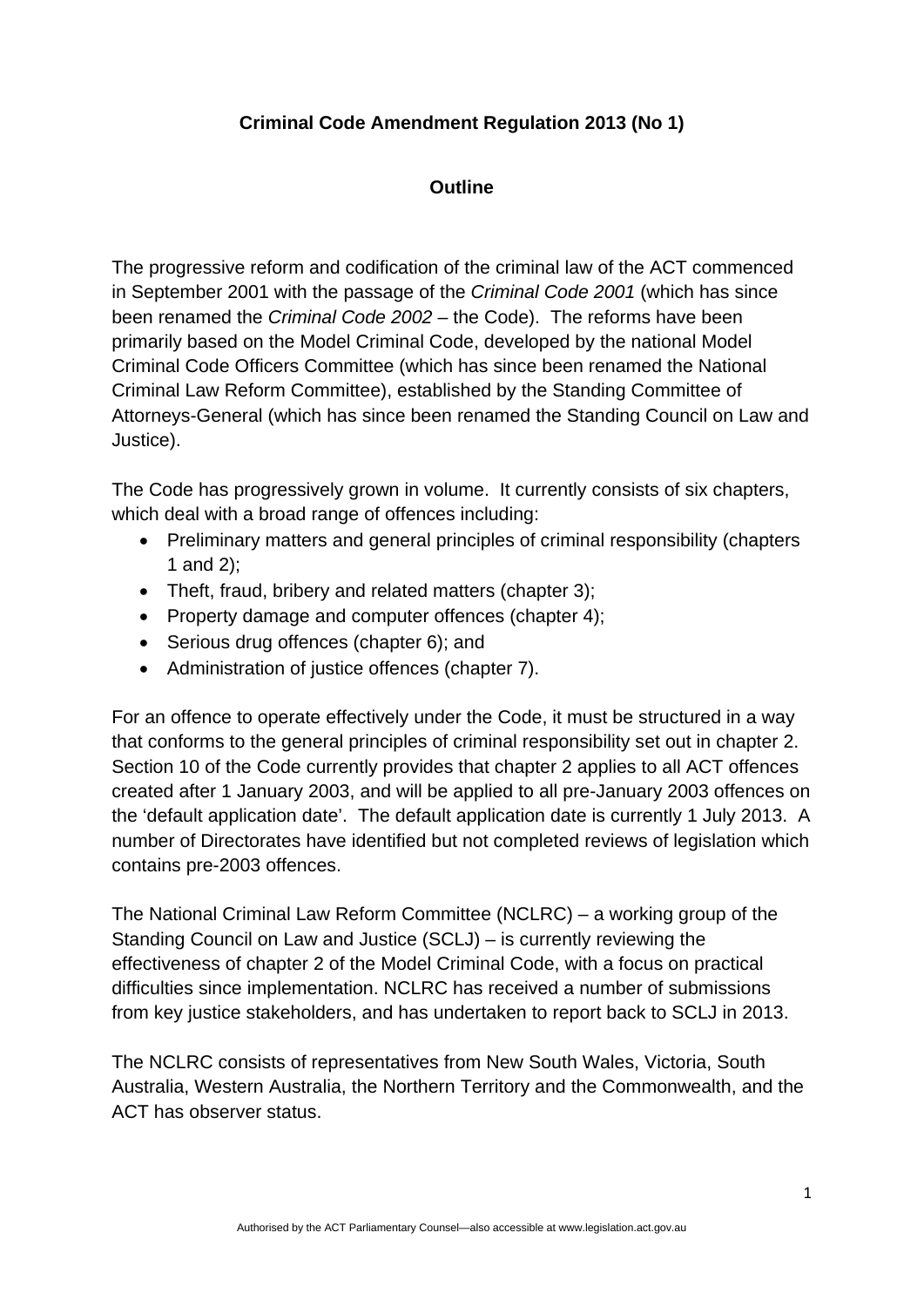Given that the NCLRC is likely to recommend possible amendments to chapter 2 of the Model Criminal Code, and that there are still a number of offences on the ACT statute book that have not been codified, the Government believes that it is prudent to defer the application of chapter 2 to pre-January 2003 offences to allow time to consider whether amendments to the Code are required.

This regulation extends the application date in the Code to 1 July 2017. It is considered that four years is adequate for the majority of offences to be reformed as the normal processes of reviewing and modernising law occurs.